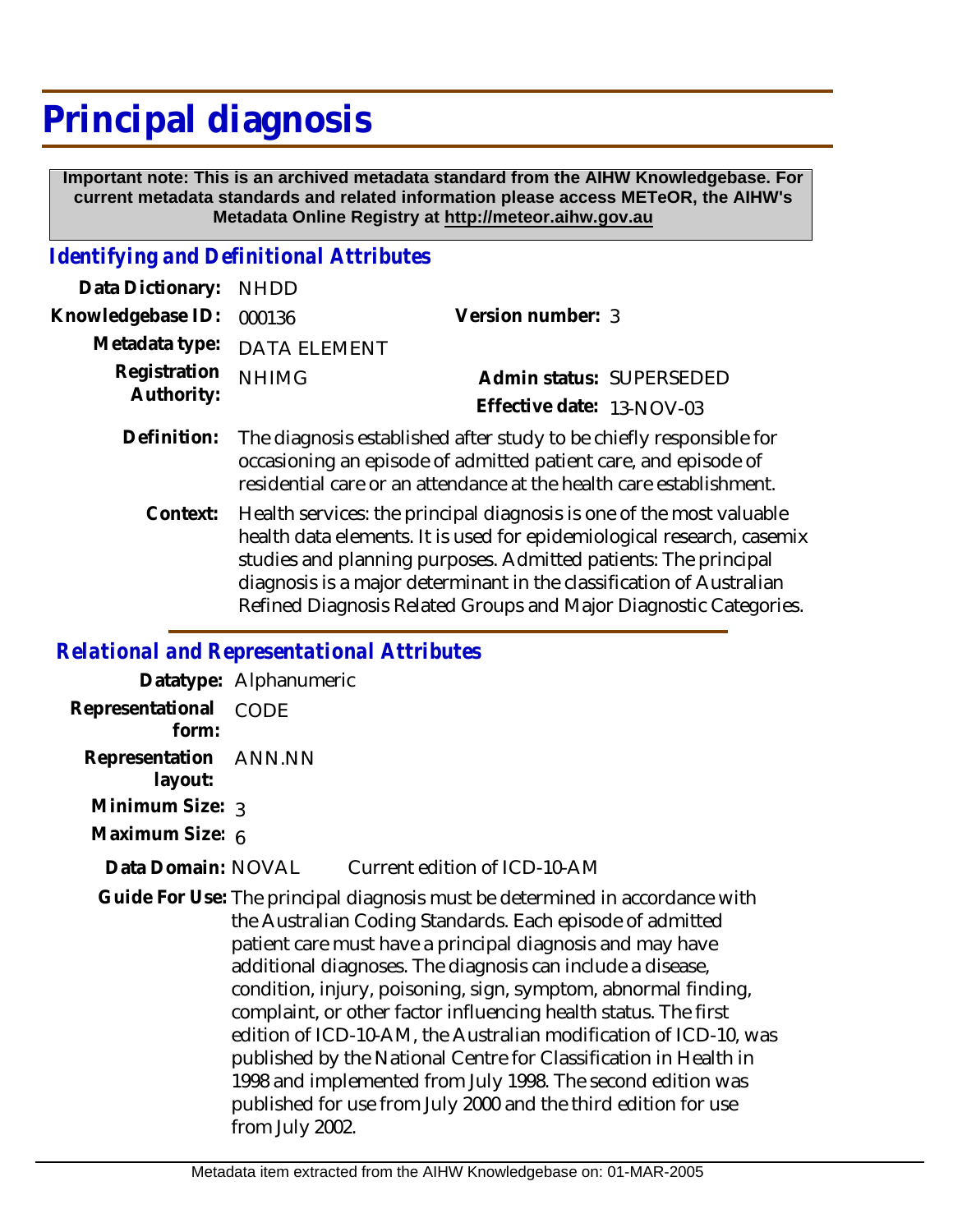For the National Minimum Data Set for Community Mental Health Care and the National Minimum Data Set for Residential Mental Health Care, codes can be used from ICD-10-AM or from The ICD-10-AM Mental Health Manual: An Integrated Classification and Diagnostic Tool for Community-Based Mental Health Services, published by the National Centre for Classification in Health in 2002.

Verification Rules:As a minimum requirement the Principal diagnosis code must be a valid code from the current edition of ICD-10-AM. For episodes of admitted patient care, some diagnosis codes are too imprecise or inappropriate to be acceptable as a principal diagnosis and will group to 951Z, 955Z and 956Z in the Australian Refined Diagnosis Related Groups, Version 4. Diagnosis codes starting with a V, W, X or Y, describing the circumstances that cause an injury, rather than the nature of the injury, cannot be used as principal diagnosis. Diagnosis codes which are morphology codes, cannot be used as principal diagnosis.

Collection Methods: The principal diagnosis should be recorded and coded upon separation, for each episode of patient care. The principal diagnosis is derived from and must be substantiated by clinical documentation.

> Admitted patients: where the principal diagnosis is recorded prior to discharge (as in the annual census of public psychiatric hospital patients), it is the current provisional principal diagnosis. Only use the admission diagnosis when no other diagnostic information is available. The current provisional diagnosis may be the same as the admission diagnosis.

Residents: The principal diagnosis should be recorded and coded upon the end of an episode of residential care (i.e. annually for continuing residential care).

Related metadata: supersedes previous data element Principal diagnosis - ICD-9-CM code version 2 relates to the data element Diagnosis related group version 1 is used in the derivation of Major diagnostic category version 1 is used as an alternative to Nature of main injury - non-admitted patient version 1 is an alternative to Bodily location of main injury version 1 relates to the data element External cause - human intent version 4 relates to the data element External cause - admitted patient version 4

relates to the data element Additional diagnosis version 4